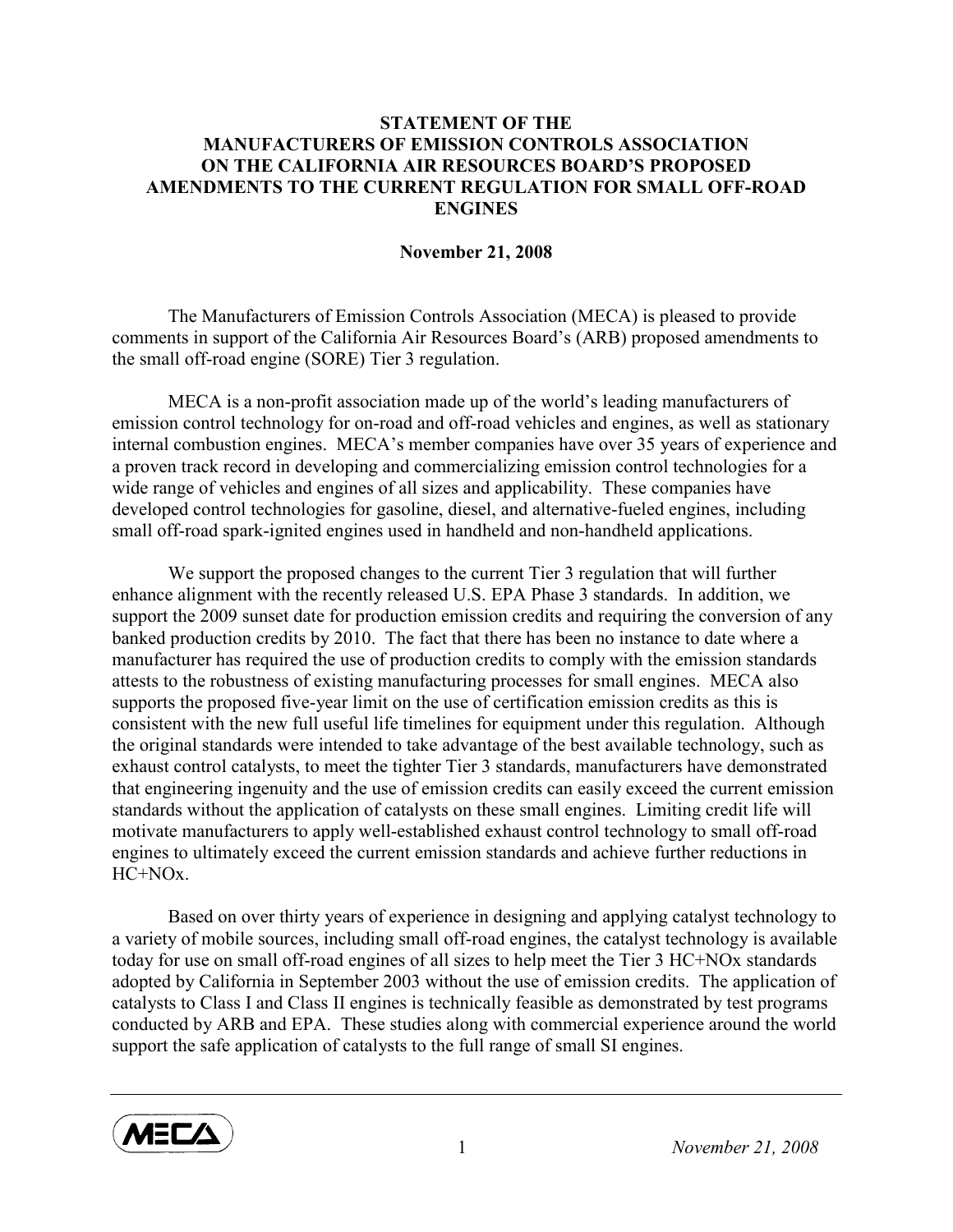Handheld devices, which tend to be operated by smaller two-stroke engines, are employing simple two-way oxidation catalysts incorporated directly into existing mufflers making them extremely cost effective. Approximately four to five million pieces of catalystequipped handheld equipment, largely two-stroke engines, were sold in the U.S. in 2005. Manufacturers are meeting regulations in Europe by employing catalysts without the use of emission credits. Additionally, more than 500,000 catalyst-equipped lawnmowers have been sold in Europe since the late 1990s, and tens of millions of motor scooters, mopeds, and other small engine motorcycles equipped with catalysts (<200 cc displacement, two-stroke and fourstroke engines) have been sold worldwide. Catalyst and muffler design issues, such as heat management, packaging, poisoning, and durability, raised by engine and equipment manufacturers are straightforward engineering challenges that are well understood. These types of issues have been raised virtually every time the use of catalyst technology has been proposed for use on a spark-ignition engine, be it an automobile, heavy-duty truck, off-road engine over 25 hp such as a forklift, a motorcycle or moped, or a small handheld engine used on lawn and garden equipment. All of these issues were successfully addressed for each application. Strategies to mitigate these issues are already available today to ensure the safe operation of catalyzed mufflers used on small engines.

In ARB's own test program, three small SI engines, representing a range of engine displacements, equipped with catalyst technology achieved emission levels below the ARB Tier 3 standards at the end of the engine's prescribed durability testing that ranged from 250 hours to 500 hours. The catalyst technology achieved conversion efficiencies well in excess of 50 percent at the conclusion of the durability testing. In each test engine, only relatively minor changes in the original muffler envelope supplied by the manufacturers were needed to accommodate the catalysts used in this test program. Similar emission performance results have been reported by EPA for catalyst-equipped Class I and II engines.

Both ARB and EPA test programs have shown that catalysts can be applied to Class I and Class II engines without increasing safety risks associated with exhaust component surface temperatures. Integration of catalyst into small engine mufflers utilizes uncomplicated manufacturing techniques that should allow for the design and validation of compliant engines. The 30 years of catalyst experience in general and the over 10 years of experience with applying catalysts to small engines provide an experience base that has enabled catalyst technology to continue to be improved. This small engine experience has provided an increased understanding of how to optimize the engine/catalyst/exhaust system to work effectively, and will facilitate application of catalyst technology on the full range of small engines to meet the ARB Tier 3 standards without the use of emission credits.

MECA believes that catalyst technology can be incorporated on small off road engines at modest and reasonable cost. The cost estimates in the published ARB Tier 3 regulatory documents for catalyst technology represent a reasonable range. We also note, however, that the experience with the cost of compliance with other categories of engines and vehicles often proved to be less than the estimates made at the time of the original proposal.